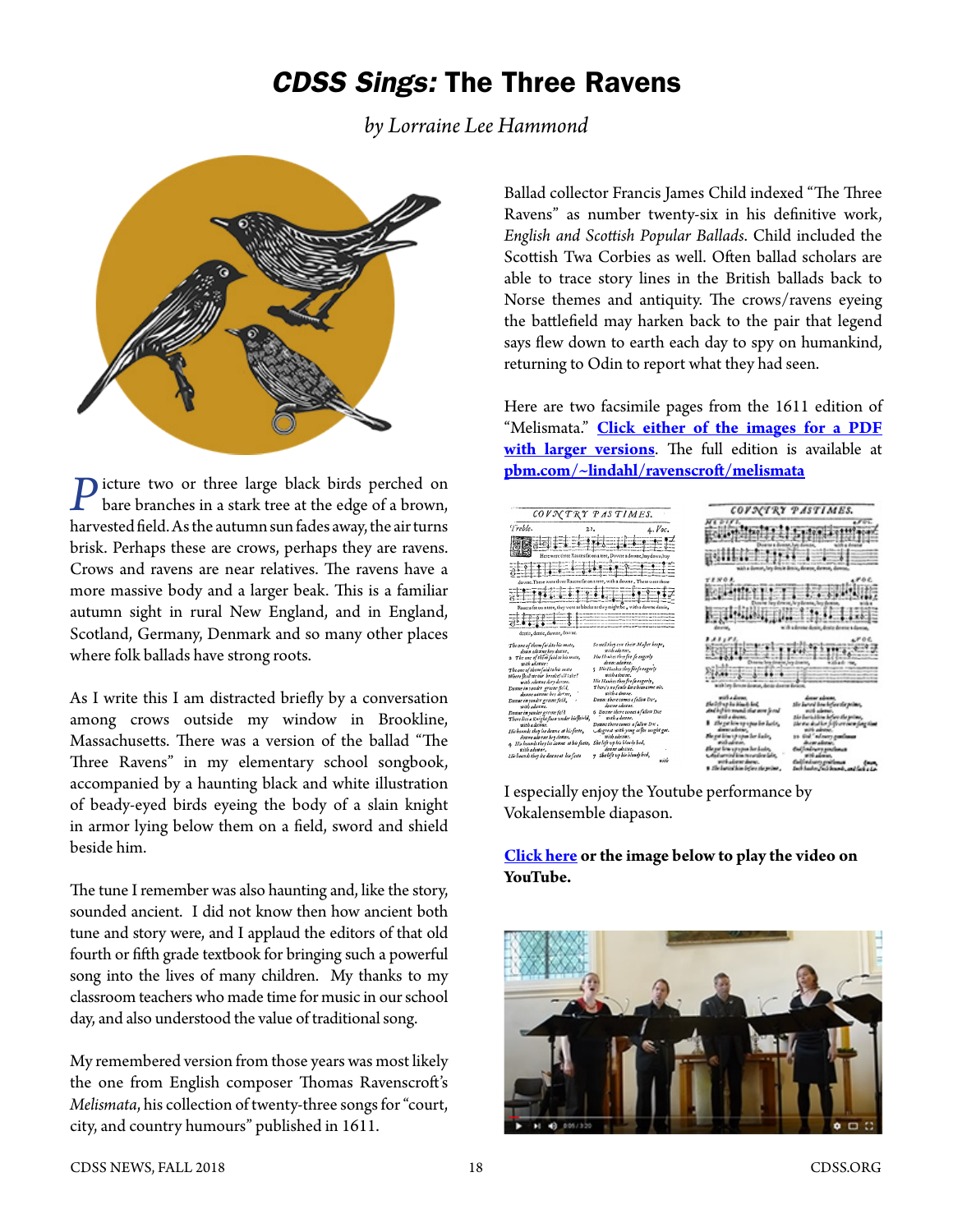And now my own setting of the Ravenscroft version in modern notation. The melody uses a mixed mode, common to Elizabethan era music. It is basically drawing from the dorian minor. I transposed the song from Gm to Am because I found t[hat Am was more easily accessible for singers and note readers.](http://www.cdss.org/images/newsletter_archives/columns/CDSS-Sings-Fall-2018-Three-Ravens-Am-dorian.pdf)

## **The Three Ravens**



From Ravenscroft's Malismata, 1616

There were three ra'ens sat on a tree. Down a down, hey down, hey down, They were as black as black might be, With a down. The one of them said to his mate. Where shall we our breakfast take? With a down, derry, derry, derry down, down

Down in yonder green field, Down, a down, hey down, hey down, There lies a knight slain 'neath his shield, With a down. His hounds they lie down at his feet. So well they do their master keep, With a down, derry, derry, derry down, down.

His hawks they fly so eagerly, Down a down, hey down, hey down, No other fowl dare come him night, With a down. Down there comes a fallow doe. As great with young as might she go With a down, derry, derry, derry down, down

She lifted up his bloody head. Down a down, hey down, hey down, And kissed his wounds that were so red With a down. She got him up upon her back And carried him to earthen lake, With a down, derry, derry, derry down, down

She buried him before the prime Down a down, hey down, hey down, She was dead herself ere e'en-song time, With a down. God send every gentleman, Such hawks, such hounds, and such a leman. With a down, derry, derry, derry down, down

**[Click here](http://www.cdss.org/images/newsletter_archives/columns/CDSS-Sings-Fall-2018-Three-Ravens-Am-dorian.pdf) or on the notation for a downloadable PDF version of the tune and lyrics.**